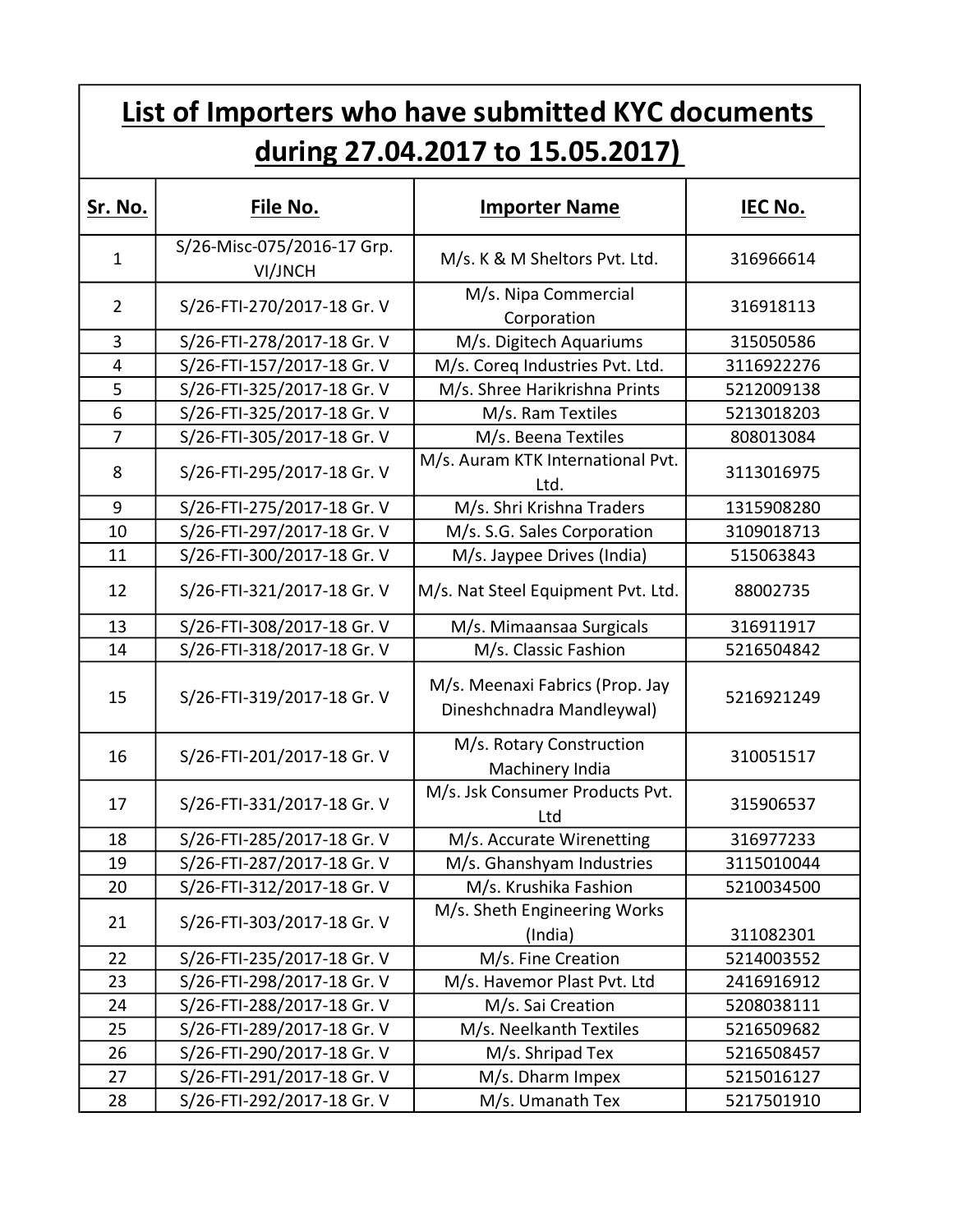| 29             | S/26-FTI-200/2017-18 Gr. V      | M/s. Om Chamunda Enterprises                       | 307002713      |  |
|----------------|---------------------------------|----------------------------------------------------|----------------|--|
| 30             | S/26-FTI-279/2017-18 Gr. V      | M/s. Diya Enterprises                              | 816909725      |  |
| 31             | S/26-FTI-226/2017-18 Gr. V      | M/s. Javan International                           | 2413013610     |  |
| 32             | S/26-FTI-227/2017-18 Gr. V      | M/s. Ace Projects                                  | 516515624      |  |
| 33             | S/26-FTI-252/2017-18 Gr. V      | M/s. Yash Industries                               | 915017598      |  |
|                |                                 | M/s. Hicrete Decorative Systems                    |                |  |
| 34             | S/26-FTI-209/2017-18 Gr. V      | Pvt. Ltd                                           | 3116503133     |  |
| 35             | S/26-FTI-249/2017-18 Gr. V      | M/s. KPS Hydro Engineers Pvt. Ltd                  | 1315012596     |  |
| 36             | S/26-FTI-242/2017-18 Gr. V      | M/s. Monarch Pulses                                | 2416900994     |  |
| 37             | S/26-FTI-335/2017-18 Gr. V      | M/s. Able Moulders                                 | 397083751      |  |
| 38             | S/26-FTI-257/2017-18 Gr. V      | M/s. Alidhara Weave Tech Pvt. Ltd                  | 5202000944     |  |
| 39             | S/26-FTI-258/2017-18 Gr. V      | M/s. Print Soon                                    | 315033886      |  |
| 40             | S/26-FTI-215/2017-18 Gr. V      | M/s. Taylormade Solar Solutions                    |                |  |
|                |                                 | Pvt. Ltd                                           | 816922659      |  |
| 41             | S/26-FTI-251/2017-18 Gr. V      | M/s. Narayan Industries                            | 5212012244     |  |
| 42             | S/26-FTI-263/2017-18 Gr. V      | M/s. Parekh Brothers                               | 391160117      |  |
|                |                                 | List of Importers who have submitted KYC documents |                |  |
|                |                                 |                                                    |                |  |
|                | during 16.05.2017 to 31.05.2017 |                                                    |                |  |
|                |                                 |                                                    |                |  |
|                |                                 |                                                    |                |  |
| <b>Sr. No.</b> | File No.                        | <b>Importer Name</b>                               | <b>IEC No.</b> |  |
| 43             | S/26-Misc-34/2017-18 IIA-F      | Itesh Enterprises                                  | 2416502344     |  |
| 44             | S/26-Misc-47/2017-18 IIA-F      | Glocorp Exim India Pvt. Ltd                        | 316507521      |  |
| 45             | S/26-Misc-58/2017-18 IIA-F      | <b>Uday Crafts</b>                                 | 3002012581     |  |
| 46             | S/26-Misc-61/2017-18 IIA-F      | 3A Chemie Pvt. Ltd                                 | 302003398      |  |
| 47             | S/26-Misc-57/2017-18 IIA-F      | Aerolam Insuation Pvt. Ltd                         | 810021978      |  |
| 48             | S/26-Misc-64/2017-18 IIA-F      | G B Agro Indsutries                                | 3416903269     |  |
| 49             | S/26-Misc-56/2017-18 IIA-F      | Nutris Crop Solution India Pvt.<br>Ltd             | 3115912072     |  |
| 50             | S/26-Misc-54/2017-18 IIA-F      | U3S Chem Solutions Pvt. Ltd                        | 0314064699     |  |
| 51             | S/26-Misc-68/2017-18 IIA-F      | Broadways chemtech LLP                             | 0317504169     |  |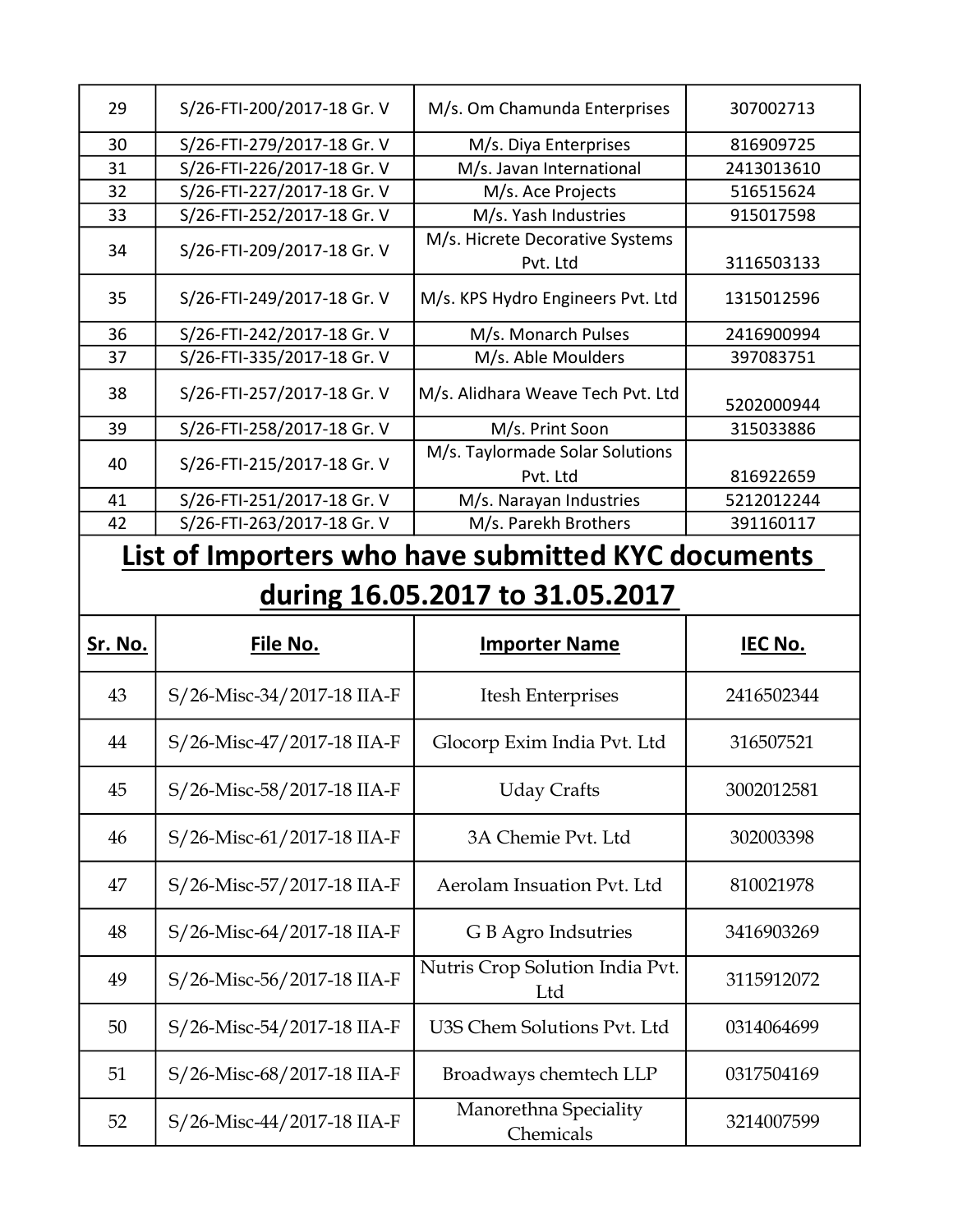| 53 | S/26-Misc-62/2017-18 IIA-F | Salasar Organics Pvt. Ltd      | 0803001746 |
|----|----------------------------|--------------------------------|------------|
| 54 | S/26-Misc-59/2017-18 IIA-F | M R Enterprises                | 3414007304 |
| 55 | S/26-Misc-33/2017-18 IIA-F | Reyansh Overseas               | 0516934562 |
| 56 | S/26-Misc-69/2017-18 IIA-F | Om Corpn                       | 0399018212 |
| 57 | S/26-Misc-67/2017-18 IIA-F | Shiven Yarn Pvt. Ltd           | 5215919992 |
| 58 | S/26-Misc-36/2017-18 IIA-F | Surface                        | 0816914788 |
| 59 | S/26-Misc-66/2017-18 IIA-F | Leena Dye Chem                 | 0306070731 |
| 60 | S/26-Misc-55/2017-18 IIA-F | <b>Yash Traders</b>            | 0316921351 |
| 61 | S/26-Misc-42/2017-18 IIA-F | Patanjali Agro India Pvt. Ltd  | 6116500226 |
| 62 | S/26-Misc-43/2017-18 IIA-F | Dipna Pharma Chem Pvt. Ltd     | 0815012616 |
| 63 | S/26-Misc-63/2017-18 IIA-F | I B Corporation                | 0306049635 |
| 64 | S/26-Misc-31/2016-17 IIA-F | Mercury Healthcare Pvt. Ltd    | 3498003160 |
| 65 | S/26-Misc-32/2016-17 IIA-F | Gold Star Trade Links          | 0513093231 |
| 66 | S/26-Misc-38/2016-17 IIA-F | Leatherrelation India Pvt. Ltd | 0315053682 |
| 67 | S/26-Misc-41/2016-17 IIA-F | Crystal Chemicals              | 1311011030 |
| 68 | S/26-Misc-30/2016-17 IIA-F | Adcon Products Pvt. Ltd        | 0808017098 |
| 69 | S/26-Misc-37/2016-17 IIA-F | Transasia Petrochem Pvt. Ltd   | 0316911950 |
| 70 | S/26-Misc-29/2016-17 IIA-F | Brihans Laboratories Pvt. Ltd  | 3106010411 |
| 71 | S/26-Misc-24/2016-17 IIA-F | Ganesh Sagar Fast Food         | 5014002544 |
| 72 | S/26-Misc-25/2016-17 IIA-F | Privi Organics India Ltd       | 0317500317 |
| 73 | S/26-Misc-39/2016-17 IIA-F | Hetpan Die Lubricants Pvt. Ltd | 0316521582 |
| 74 | S/26-Misc-49/2016-17 IIA-F | Upmanyu Kattha Industries      | 0602000246 |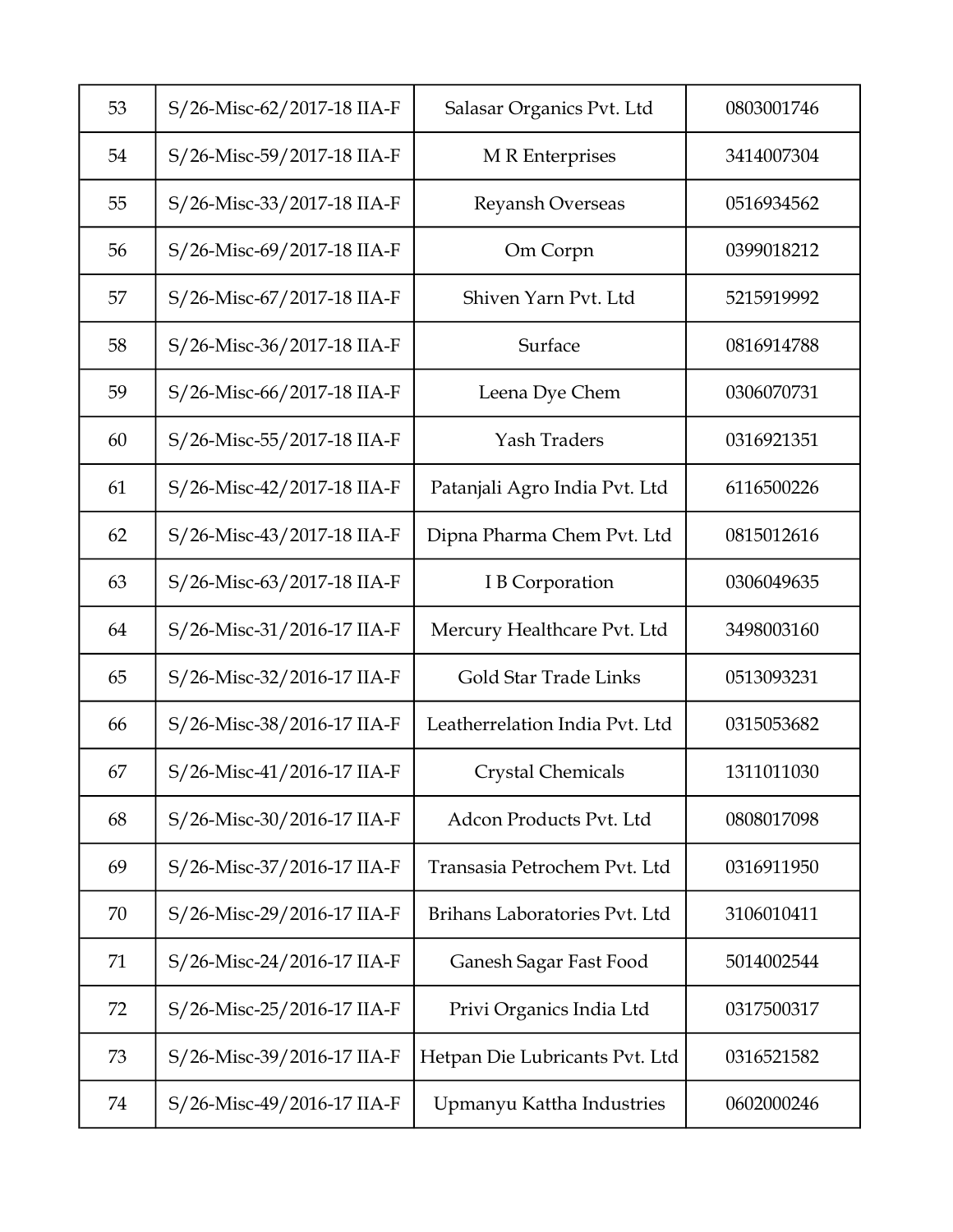| 75             | S/26-Misc-51/2016-17 IIA-F            | RSD Hi Tech Indsutrial<br>(Mumbai) Pvt. Ltd        | 0316921840     |
|----------------|---------------------------------------|----------------------------------------------------|----------------|
| 76             | S/26-Misc-46/2016-17 IIA-F            | <b>Sunlight Corporation</b>                        | 5207006231     |
| 77             | S/26-Misc-45/2016-17 IIA-F            | Chemriomo Fluorine Intl. Pvt.<br>Ltd               | 0515068586     |
| 78             | S/26-Misc-26/2016-17 IIA-F            | Nexista                                            | 0316917320     |
| 79             | S/26-Misc-170/2017-18/Grp.<br>VI/JNCH | M/s. Mirchi Wild Wings Pvt.<br>Ltd.                | 916920631      |
|                |                                       | List of Importers who have submitted KYC documents |                |
|                |                                       | during 1.06.2017 to 15.06.2017                     |                |
| <u>Sr. No.</u> | <u>File No.</u>                       | <b>Importer Name</b>                               | <b>IEC No.</b> |
| 80             | S/26-FTI-381/2017-18 Gr. V            | M/s. Prompt Packaging Pvt.<br>Ltd                  | 0916920089     |
| 81             | S/26-FTI-386/2017-18 Gr. V            | M/s. PNC Infratech Ltd                             | 0602006481     |
| 82             | S/26-FTI-398/2017-18 Gr. V            | M/s. Max Moulds Pvt. Ltd                           | 3105003339     |
| 83             | S/26-FTI-368/2017-18 Gr. V            | M/s. Excel Enclosures                              | 3110023351     |
| 84             | S/26-FTI-231/2017-18 Gr. V            | M/s. Space Fabin                                   | 3117503552     |
| 85             | S/26-FTI-228/2017-18 Gr. V            | M/s. Finishvel Fabtech (India)<br>Ltd              | 0317505891     |
| 86             | S/26-FTI-395/2017-18 Gr. V            | M/s. Technomax Enterprises<br>(I) Pvt. Ltd         | 0312028181     |
| 87             | S/26-FTI-382/2017-18 Gr. V            | M/s. VNP Electricals Pvt. Ltd                      | 0304009237     |
| 88             | S/26-FTI-376/2017-18 Gr. V            | M/s. Fine Sheet Metal Works                        | 3114001033     |
| 89             | S/26-FTI-393/2017-18 Gr. V            | M/s. Harsh Enterprises                             | 3415002411     |
| 90             | S/26-FTI-391/2017-18 Gr. V            | M/s. Nepra Industries                              | 0516502204     |
| 91             | S/26-FTI-389/2017-18 Gr. V            | M/s. Ratan Engineering Co.<br>Pvt. Ltd             | 1389000630     |
| 92             | S/26-FTI-380/2017-18 Gr. V            | $M/s.$ K V Impex                                   | 5216930795     |
| 93             | S/26-FTI-379/2017-18 Gr. V            | M/s. Garg Fashions                                 | 5215009473     |
| 94             | S/26-FTI-378/2017-18 Gr. V            | M/s. Akash Textiles                                | 5205006587     |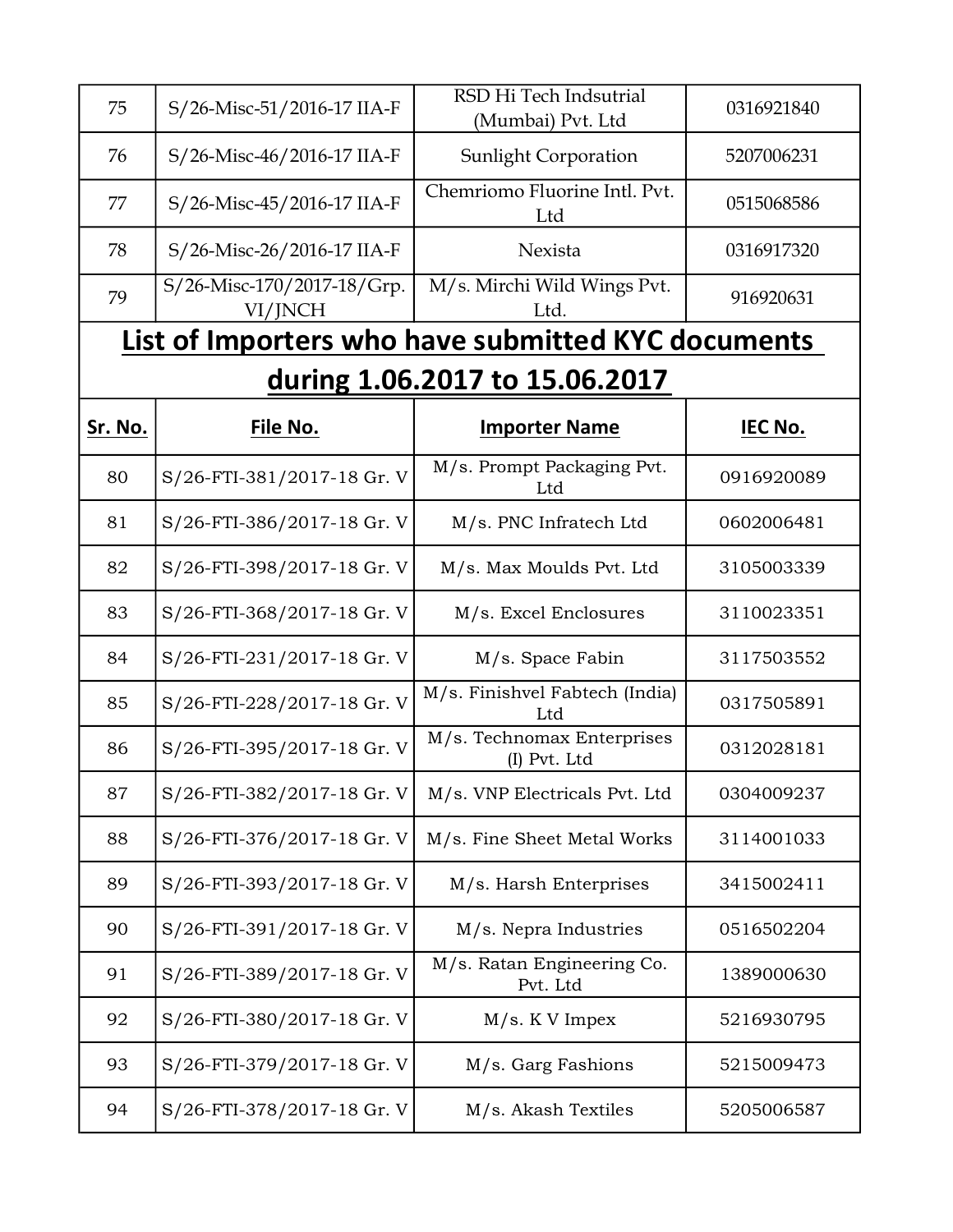| 95  | S/26-FTI-342/2017-18 Gr. V | $M/s.$ Orion                                        | 5210006905 |
|-----|----------------------------|-----------------------------------------------------|------------|
| 96  | S/26-FTI-248/2017-18 Gr. V | M/s. Radikon Technologies                           | 2416907042 |
| 97  | S/26-FTI-363/2017-18 Gr. V | M/s. Sav Microelectronics LLP                       | 0416920845 |
| 98  | S/26-FTI-320/2017-18 Gr. V | M/s. Oriyo Industries                               | 0310011582 |
| 99  | S/26-FTI-461/2017-18 Gr. V | M/s. Monster Energy India Pvt.<br>Ltd               | 0313016305 |
| 100 | S/26-FTI-425/2017-18 Gr. V | M/s. Green Energy                                   | 2412012164 |
| 101 | S/26-FTI-462/2017-18 Gr. V | M/s. Kasprs Build Mate Pvt.<br>Ltd                  | 3114013635 |
| 102 | S/26-FTI-261/2017-18 Gr. V | M/s. Metro Max Print Media                          | 3014010090 |
| 103 | S/26-FTI-434/2017-18 Gr. V | M/s. Giridhari Lal Aggarwal<br>Contractors Pvt. Ltd | 0511059981 |
| 104 | S/26-FTI-306/2017-18 Gr. V | M/s. Jubilant Marketing Co.<br>Pvt. Ltd             | 0501060481 |
| 105 | S/26-FTI-452/2017-18 Gr. V | M/s. Vardhman Silk Mills                            | 5213022227 |
| 106 | S/26-FTI-469/2017-18 Gr. V | M/s. Wab Engineers                                  | 3407002343 |
| 107 | S/26-FTI-445/2017-18 Gr. V | M/s. Business Valley                                | 0514019824 |
| 108 | S/26-FTI-424/2017-18 Gr. V | M/s. M.K. Engineering                               | 0807016560 |
| 109 | S/26-FTI-250/2017-18 Gr. V | M/s. Agile Ventures                                 | 3116504695 |
| 110 | S/26-FTI-441/2017-18 Gr. V | M/s. Vaidehi Enterprises                            | 3416500822 |
| 111 | S/26-FTI-334/2017-18 Gr. V | M/s. Master Controls                                | 0505076918 |
| 112 | S/26-FTI-340/2017-18 Gr. V | M/s. Wanderers Brewing Pvt.<br>Ltd                  | 0916914071 |
| 113 | S/26-FTI-280/2017-18 Gr. V | M/s. Abhijit Brewtech Pvt. Ltd                      | 0811000273 |
| 114 | S/26-FTI-483/2017-18 Gr. V | M/s. Vilas Javdekar Eco<br>Shelters Pvt. Ltd        | 3116924058 |
| 115 | S/26-FTI-471/2017-18 Gr. V | M/s. Sahyadri Graphics Pvt.<br>Ltd                  | 3116504601 |
| 116 | S/26-FTI-482/2017-18 Gr. V | M/s. Suvidhi Creations Pvt.<br>Ltd                  | 5212007143 |
| 117 | S/26-FTI-485/2017-18 Gr. V | M/s. Monte Carlo Fashion<br>Limited                 | 3011008515 |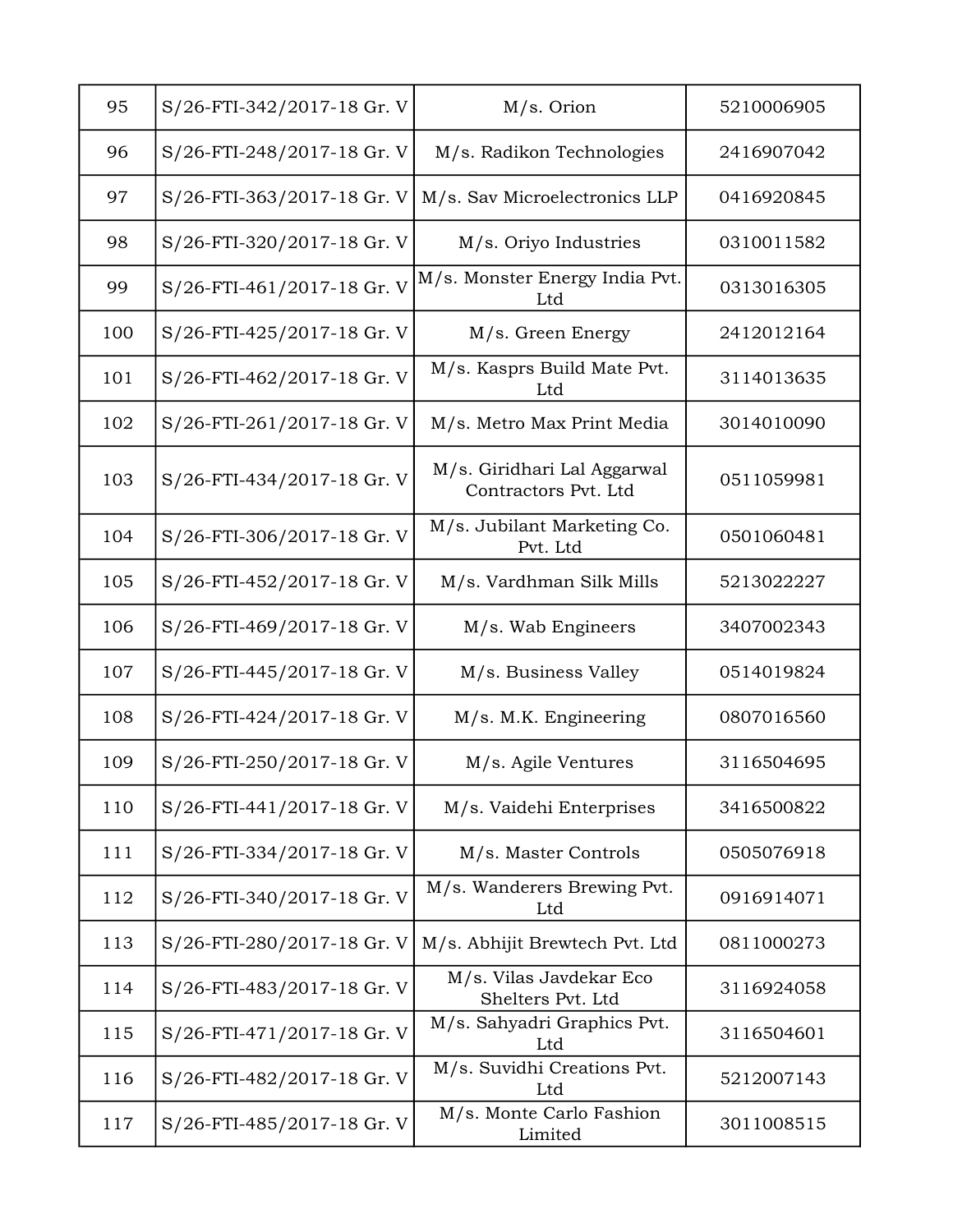| 118 | S/26-FTI-262/2017-18 Gr. V                | M/s. Jainab Enterprises                          | 5216930825 |
|-----|-------------------------------------------|--------------------------------------------------|------------|
| 119 | S/26-FTI-259/2017-18 Gr. V                | M/s. Mahendra Sales                              | 1116500868 |
| 120 | S/26-FTI-338/2017-18 Gr. V                | M/s. YB Group of Industries<br>Pvt. Ltd          | 3116900710 |
| 121 | S/26-FTI-428/2017-18 Gr. V                | M/s. Levina Fashions                             | 3116501351 |
| 122 | S/26-FTI-421/2017-18 Gr. V                | $M/s$ . Inovision                                | 0816504059 |
| 123 | S/26-FTI-423/2017-18 Gr. V                | M/s. Sun Foams                                   | 3116930287 |
| 124 | S/26-FTI-436/2017-18 Gr. V                | M/s. Spantech Engineering<br>Industries Pvt. Ltd | 3416500148 |
| 125 | S/26-FTI-444/2017-18 Gr. V                | M/s. Mittak Happy Cows Dairy<br>Farms LLP        | 3116915652 |
| 126 | S/26-FTI-442/2017-18 Gr. V                | M/s. Ramdev Enterprises                          | 5217503238 |
| 127 | S/26-FTI-437/2017-18 Gr. V                | M/s. Trishul Electromech<br>Engineering India    | 0316520705 |
| 128 | S/26-FTI-426/2017-18 Gr. V                | M/s. Dinanath Presision<br>Clampings             | 0316966479 |
| 129 | S/26-FTI-354/2017-18 Gr. V                | M/s. Shree Balaji Textiles                       | 521650069  |
| 130 | S/26-Misc-189/2017-18 Gr.<br>VI/JNCH      | M/s. Rolt Enterprises                            | 6316500050 |
| 131 | S/26-FTI-45/2017-18 Gr.<br>$II(H-K)$ NS-I | M/s. Ashapura Enterprise                         | 2414007869 |
| 132 | S/16-Gen-418/17-18/Gr.VII-<br>н           | M/s. Sri Balaji Office Systems                   | 517514231  |
| 133 | S/16-Gen-371/17-18/Gr.VII-<br>H           | M/s. Green Enterprises                           | 316522121  |
| 134 | S/16-Gen-408/17-18/Gr.VII-<br>H           | M/s. Ashish Trading Company                      | 315085282  |
| 135 | S/16-Gen-348/17-18/Gr.VII-<br>н           | M/s. UNI ZIP CORP.                               | 313022500  |
| 136 | S/16-Gen-396/17-18/Gr.VII-<br>H           | M/s. S.R. Fastners                               | 515061263  |
| 137 | S/16-Gen-444/17-18/Gr.VII-<br>H           | M/s. Pankhuri Enterprises                        | 501012125  |
| 138 | S/16-Gen-404/17-18/Gr.VII-<br>H           | Vikas Enterprises                                | 316509973  |
| 139 | S/16-Gen-406/17-18/Gr.VII-<br>H           | Nitinbhai Rameshchandra<br>Shah                  | 817500120  |
| 140 | S/16-Gen-409/17-18/Gr.VII-<br>H           | Abhishek International                           | 3016905311 |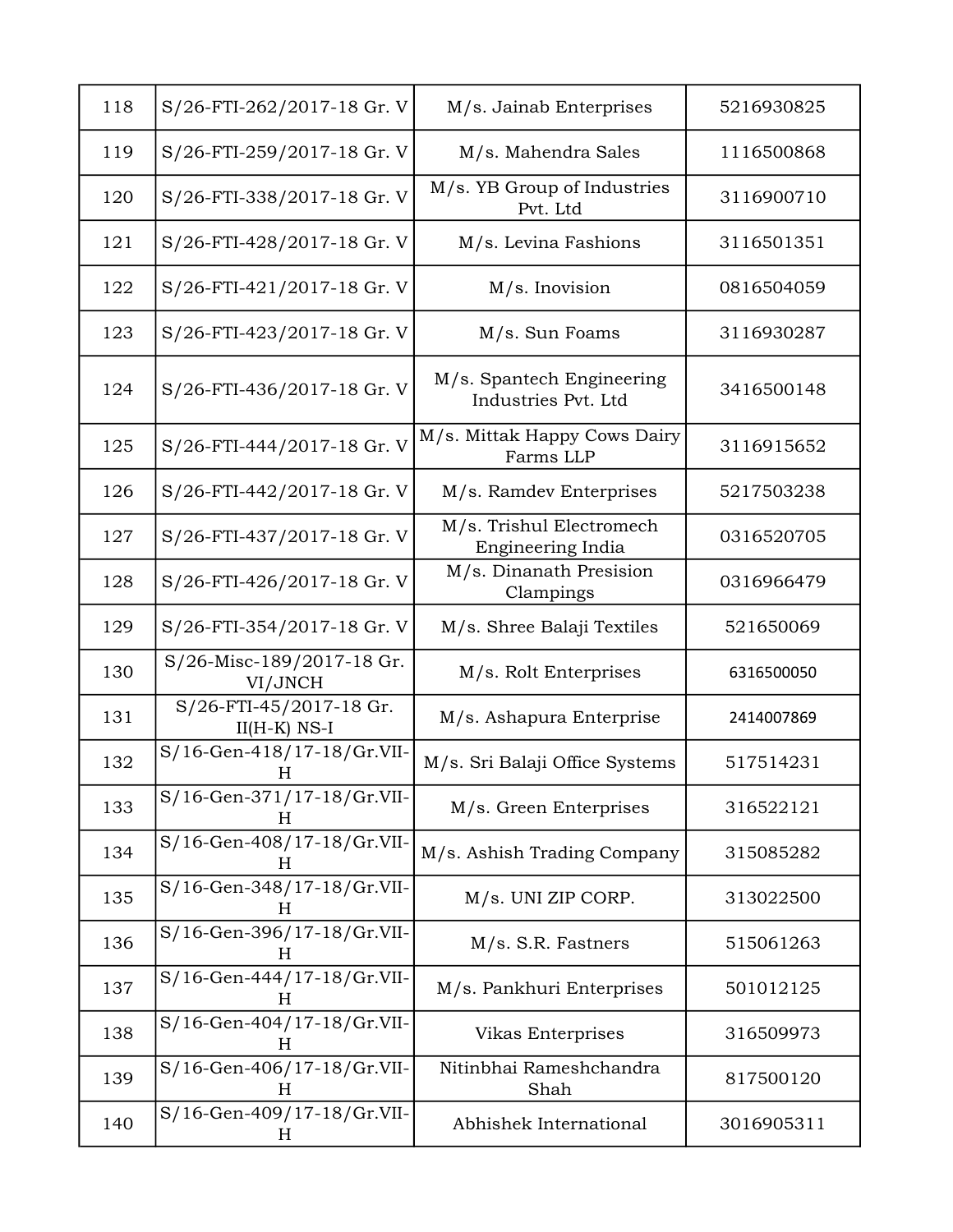| 141 | S/16-Gen-411/17-18/Gr.VII-<br>H  | Wind Energy Solutions (I) Pvt.<br>Ltd. | 514042401  |
|-----|----------------------------------|----------------------------------------|------------|
| 142 | S/16-Gen-368/17-18/Gr.VII-<br>H  | Vertical Traders                       | 316514365  |
| 143 | S/16-Gen-466/17-18/Gr.VII-<br>H  | Real Enterprises                       | 317501755  |
| 144 | S/16-Gen-524/17-18/Gr.VII-<br>H  | J.K. Enterprises                       | 509056041  |
| 145 | S/16-Gen-407/17-18/Gr.VII-<br>H  | N V Enterprises                        | 316522538  |
| 146 | S/16-Gen-493/17-18/Gr.VII-<br>H  | Novel Pet                              | 315054921  |
| 147 | S/16-Gen-465/17-18/Gr.VII-<br>H. | Soni Impex                             | 317503243  |
| 148 | S/16-Gen-357/17-18/Gr.VII-<br>H  | Shiv Shakti Enterprises                | 316511765  |
| 149 | S/16-Gen-491/17-18/Gr.VII-<br>H  | Max Healthcare Institute Ltd           | 502026081  |
| 150 | S/16-Gen-451/17-18/Gr.VII-<br>H  | Gain Chand Krishan<br>Gopal&Sons       | 516912542  |
| 151 | S/16-Gen-537/17-18/Gr.VII-<br>H  | Santosh Enterprises                    | 317509047  |
| 152 | S/16-Gen-500/17-18/Gr.VII-<br>н  | OM Hospital                            | 3110016168 |
| 153 | S/16-Gen-682/17-18/Gr.VII-<br>H  | Nidhi Bags                             | 317509900  |
| 154 | S/16-Gen-614/17-18/Gr.VII-<br>H  | Ghanshamdas & Sons                     | 316510980  |
| 155 | S/16-Gen-660/17-18/Gr.VII-<br>H  | Instaplay Solutions Pvt. Ltd.          | 516518038  |
| 156 | S/16-Gen-651/17-18/Gr.VII-<br>H  | Ashish Trading Company                 | 315085282  |
| 157 | S/16-Gen-590/17-18/Gr.VII-<br>H  | Mewar Polytex Ltd.                     | 1388007177 |
| 158 | S/16-Gen-486/17-18/Gr.VII-<br>н  | Wimpy Electronics LLP                  | 316520918  |
| 159 | S/16-Gen-633/17-18/Gr.VII-<br>H  | <b>Recent Enterprises</b>              | 312025033  |
| 160 | S/16-Gen-593/17-18/Gr.VII-<br>Н  | <b>Associated Ceramics</b>             | 311030386  |
| 161 | S/16-Gen-720/17-18/Gr.VII-<br>H  | <b>FiveRays LED Solutions</b>          | 316985198  |
| 162 | S/16-Gen-314/17-18/Gr.VII-<br>H  | Classic International                  | 512081123  |
| 163 | S/16-Gen-340/17-18/Gr.VII-<br>H  | Sri Krishna office Products            | 516508458  |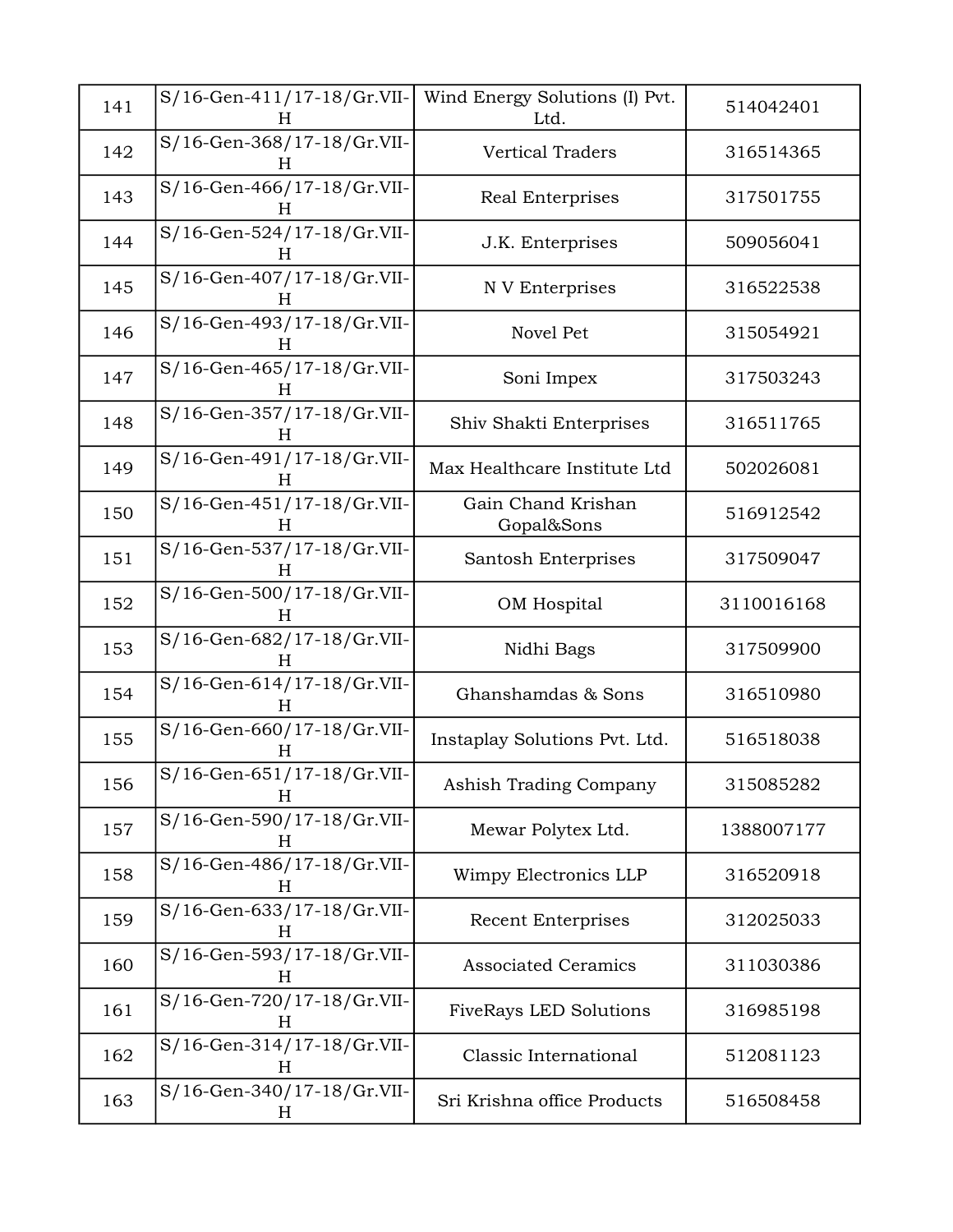| 164            | S/16-Gen-0278/17-<br>$18/Gr.VII-H$    | <b>SKM</b> Traders                                 | 517500779      |
|----------------|---------------------------------------|----------------------------------------------------|----------------|
| 165            | S/16-Gen-303/17-18/Gr.VII-<br>H.      | UTV Electronics                                    | 516988875      |
| 166            | S/16-Gen-0279/17-<br>$18/Gr.VII-H$    | Glamour Impex                                      | 317501763      |
| 167            | S/16-Gen-0274/17-<br>$18/Gr.VII-H$    | Shri Ram International                             | 515024961      |
| 168            | S/16-Gen-280/17-18/Gr.VII-<br>H       | Varrunavi Buildcom                                 | 3117500731     |
| 169            | S/16-Gen-388/17-18/Gr.VII-<br>H       | Shivam Trade & Services Pvt.<br>Ltd.               | 316984477      |
|                |                                       | List of Importers who have submitted KYC documents |                |
|                |                                       | during 16.06.2017 to 30.06.2017                    |                |
|                |                                       | <b>NIL</b>                                         |                |
|                |                                       | List of Importers who have submitted KYC documents |                |
|                |                                       | during 01.07.2017 to 15.07.2017                    |                |
| <u>Sr. No.</u> | File No.                              | <b>Importer Name</b>                               | IEC No.        |
|                |                                       | <b>NIL</b>                                         |                |
|                |                                       | List of Importers who have submitted KYC documents |                |
|                |                                       | during 16.07.2017 to 31.07.2017                    |                |
| <b>Sr. No.</b> | File No.                              | <b>Importer Name</b>                               | <u>IEC No.</u> |
| 170            | S/26-Misc-155/2017-18 Grp.<br>VI/JNCH | M/s. Transex Logstics Worldwise Pvt.<br>Ltd.       | 317503561      |
| 171            | S/26-Misc-161/2017-18 Grp.<br>VI/JNCH | M/s. Arete Marketing LLP                           | 316972894      |
| 172            | S/26-Misc-183/2017-18 Grp.<br>VI/JNCH | Arun Kumar Godika                                  | 1317500091     |
| 173            | S/26-Misc-176/2017-18 Grp.<br>VI/JNCH | M/s. EKOL Paint Industries                         | 316954004      |
| 174            | S/26-Misc-150/2017-18 Grp.<br>VI/JNCH | M/s. K.K. Enterprises                              | 316948462      |
| 175            | S/26-Misc-141/2017-18 Grp.<br>VI/JNCH | M/s. Hastimal Sancheti Memorial<br><b>Trust</b>    | 31020001939    |
| 176            | S/26-Misc-207/2017-18 Grp.<br>VI/JNCH | M/s. Generic Works.                                | 3116923051     |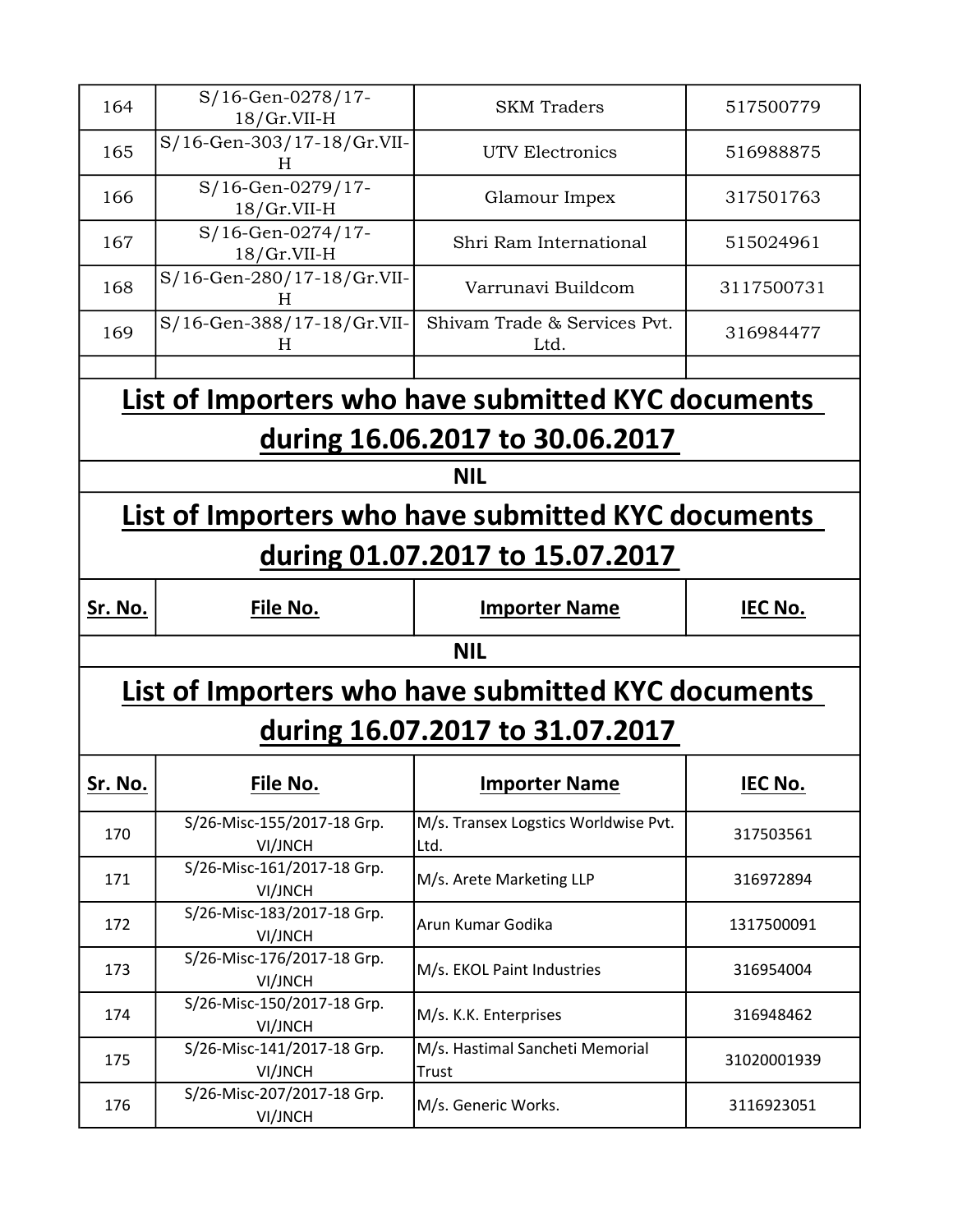| 177 | S/26-Misc-245/2017-18 Grp.<br>VI/JNCH | M/s. D C Enterprises                           | 316518409  |
|-----|---------------------------------------|------------------------------------------------|------------|
| 178 | S/26-Misc-232/2017-18 Grp.<br>VI/JNCH | M/s. N. A. Mohammed Centre For<br>Education    | 717505642  |
| 179 | S/26-Misc-224/2017-18 Grp.<br>VI/JNCH | M/s. OM Ganesh                                 | 388159014  |
| 180 | S/26-Misc-266/2017-18 Grp.<br>VI/JNCH | M/s. M B & F Realors                           | 1716500265 |
| 181 | S/26-Misc-244/2017-18 Grp.<br>VI/JNCH | M/s. Ecoindia Electromech Pvt. Ltd.            | 5216914013 |
| 182 | S/26-Misc-209/2017-18 Grp.<br>VI/JNCH | M/s. Rustomjee Evershine Joint<br>Venture      | 309036178  |
| 183 | S/26-Misc-1692017-18 Grp.<br>VI/JNCH  | M/s. Krafts N Designs.                         | 316951919  |
| 184 | S/26-Misc-212/2017-18 Grp.<br>VI/JNCH | M/s. Emirates NBD Bank (P.J.S.C.)              | 317508652  |
| 185 | S/26-Misc-218/2017-18 Grp.<br>VI/JNCH | M/s. S. S. Stone Corporation                   | 1306001285 |
| 186 | S/26-Misc-214/2017-18 Grp.<br>VI/JNCH | M/s. SSBM Enterprises                          | 317502727  |
| 187 | S/26-Misc-223/2017-18 Grp.<br>VI/JNCH | M/s. Alphatubs Innovations Pvt. Ltd.           | 316936189  |
| 188 | S/26-Misc-219/2017-18 Grp.<br>VI/JNCH | M/s. Body Shape fitness Equipment              | 317503839  |
| 189 | S/26-Misc-226/2017-18 Grp.<br>VI/JNCH | M/s. Raj Video                                 | 3169980510 |
| 190 | S/26-Misc-229/2017-18 Grp.<br>VI/JNCH | M/s. Raj Brothers.                             | 516501968  |
| 191 | S/26-Misc-262/2017-18 Grp.<br>VI/JNCH | M/s. Samyakth Realities                        | 317505726  |
| 192 | S/26-Misc-261/2017-18 Grp.<br>VI/JNCH | M/s. Premier Transport Ltd.                    | 309032466  |
| 193 | S/26-Misc-235/2017-18 Grp.<br>VI/JNCH | M/s. Arihant Lights                            | 317500031  |
| 194 | S/26-Misc-240/2017-18 Grp.<br>VI/JNCH | M/s. Kool Kidz Products Ltd.                   | 297008641  |
| 195 | S/26-Misc-206/2017-18 Grp.<br>VI/JNCH | M/s. Tough 2 Enough fitness & SPA<br>Pvt. Ltd. | 517512521  |
| 196 | S/26-Misc-147/2017-18 Grp.<br>VI/JNCH | M/s. kankesh Pramodary Bhatt.                  | 816913528  |
| 197 | S/26-Misc-184/2017-18 Grp.<br>VI/JNCH | M/s. Edgar Braz Afonso                         | 1717500129 |
| 198 | S/26-Misc-165/2017-18 Grp.<br>VI/JNCH | M/s. Parth Creativity                          | 616501714  |
| 199 | S/26-Misc-111/2016-17 Grp.<br>VI/JNCH | M/s. Bowling Master (India) Pvt. Ltd.          | 517516543  |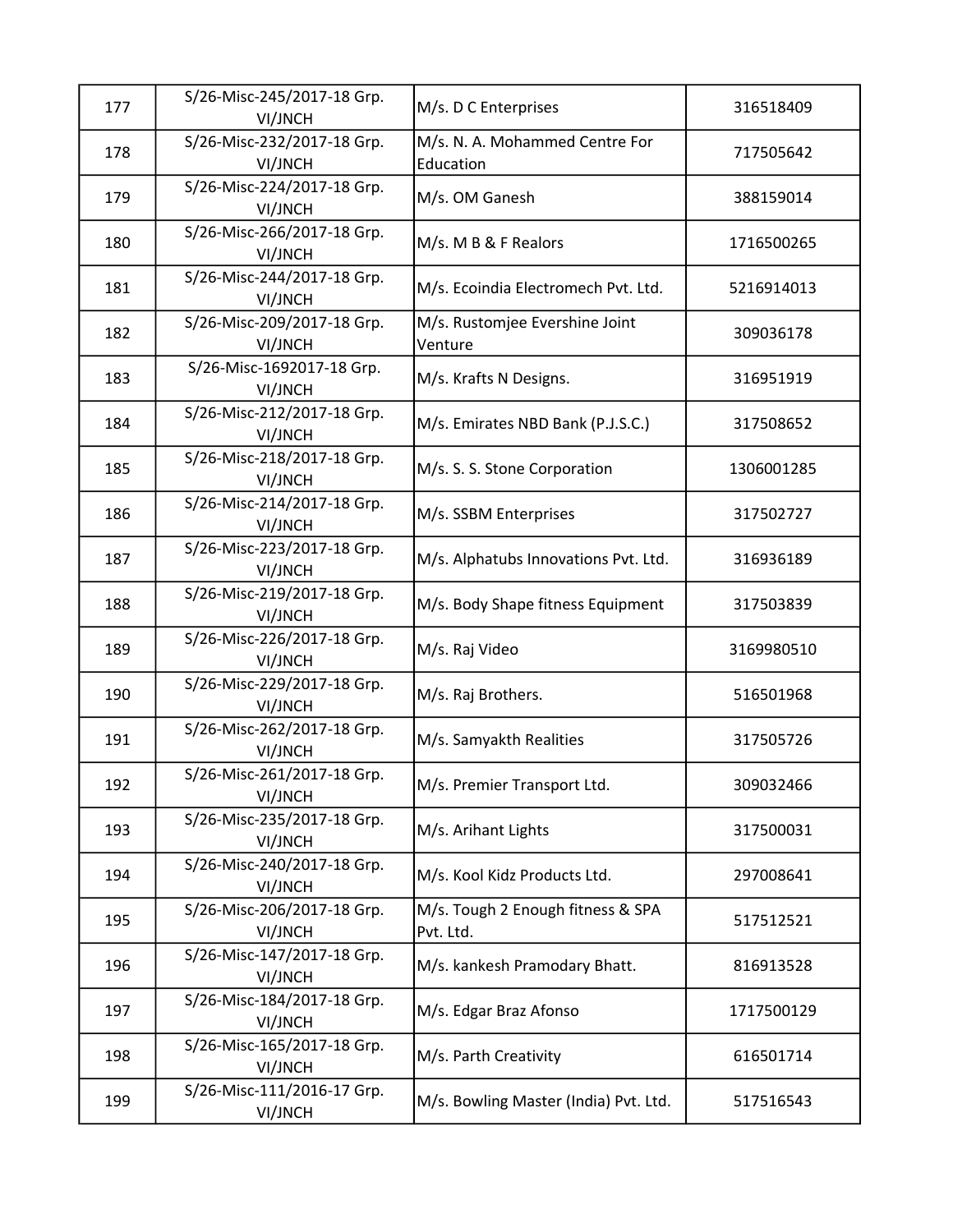| 200 | S/26-Misc-157/2017-18 Grp.<br>VI/JNCH             | M/s. Valay Bhagwan Snende                   | 314003622  |
|-----|---------------------------------------------------|---------------------------------------------|------------|
| 201 | S/26-Misc-190/2017-18 Grp.<br>VI/JNCH             | M/s. Haneez Enterprises Pvt. Ltd.           | 3116915091 |
| 202 | S/26-Misc-192/2017-18 Grp.<br>VI/JNCH             | M/s. Kaizen Automation                      | 304061212  |
| 203 | S/26-Misc-188/2017-18 Grp.<br>VI/JNCH             | M/s. Indygenius Multitrade pvt. Ltd.        | 317507095  |
| 204 | S/26-Misc-193/2017-18 Grp.<br>VI/JNCH             | M/s. Pharmonix                              | 914025091  |
| 205 | S/26-Misc-113/2017-18 Grp.<br>VI/JNCH             | M/s. Net Impex Pvt. Ltd.                    | 312039310  |
| 206 | S/26-Misc-156/2017-18 Grp.<br>VI/JNCH             | M/s. Modern Steel Works                     | 3116505578 |
| 207 | S/26-Misc-195/2017-18 Grp.<br>VI/JNCH             | M/s. Arya Pacakage Machinery                | 3115024169 |
| 208 | S/26-Misc-153/2017-18 Grp.<br>VI/JNCH             | M/s. Kuber Enterprises                      | 317502191  |
| 209 | S/26-Misc-167/2017-18 Grp.<br>VI/JNCH             | M/s. Mehta & Sons.                          | 1316917274 |
| 210 | S/26-MISC-121/2017-18 Gr.IIA-<br>F                | <b>KANAN SPECIALITY</b><br>CHEMICAL LLP     | 0316961353 |
| 211 | S/26-MISC-130/2017-18 Gr.IIA-<br>F                | <b>SEACO ENTERPRISES</b>                    | 0310016801 |
| 212 | S/26-MISC-126/2017-18 Gr.IIA-<br>F                | <b>ARTEK EXPORT LLP</b>                     | 3706001071 |
| 213 | S/26-MISC-109/2017-18 Gr.IIA-<br>$\boldsymbol{F}$ | <b>HEMANT DYE CHEM</b><br><b>INDUSTRIES</b> | 0300071469 |
| 214 | S/26-MISC-122/2017-18 Gr.IIA-<br>${\bf F}$        | <b>CONTIGO</b>                              | 3109016249 |
| 215 | S/26-MISC-120/2017-18 Gr.IIA-                     | <b>IMEXCO INTL.</b>                         | 0512029113 |
| 216 | S/26-MISC-125/2017-18 Gr.IIA-                     | <b>BHAGYODAYA INDUSTRIES</b>                | 3416903901 |
| 217 | S/26-MISC-79/2017-18 Gr.IIA-F                     | PEPERTEX SPECIALITY<br><b>CHEMICALS</b>     | 1213001846 |
| 218 | S/26-MISC-124/2017-18 Gr.IIA-<br>F                | ZXPRC (I) PVT. LTD                          | 0316906573 |
| 219 | S/26-MISC-117/2017-18 Gr.IIA-<br>F                | KEAUM ORGANICS PVT. LTD.                    | 0312059931 |
| 220 | S/26-MISC-113/2017-18 Gr.IIA-<br>F                | <b>BHAVIN COLOR CHEM</b>                    | 5216931732 |
| 221 | S/26-MISC-118/2017-18 Gr.IIA-<br>F)               | JET CHEMICALS PVT. LTD.                     | 0309547803 |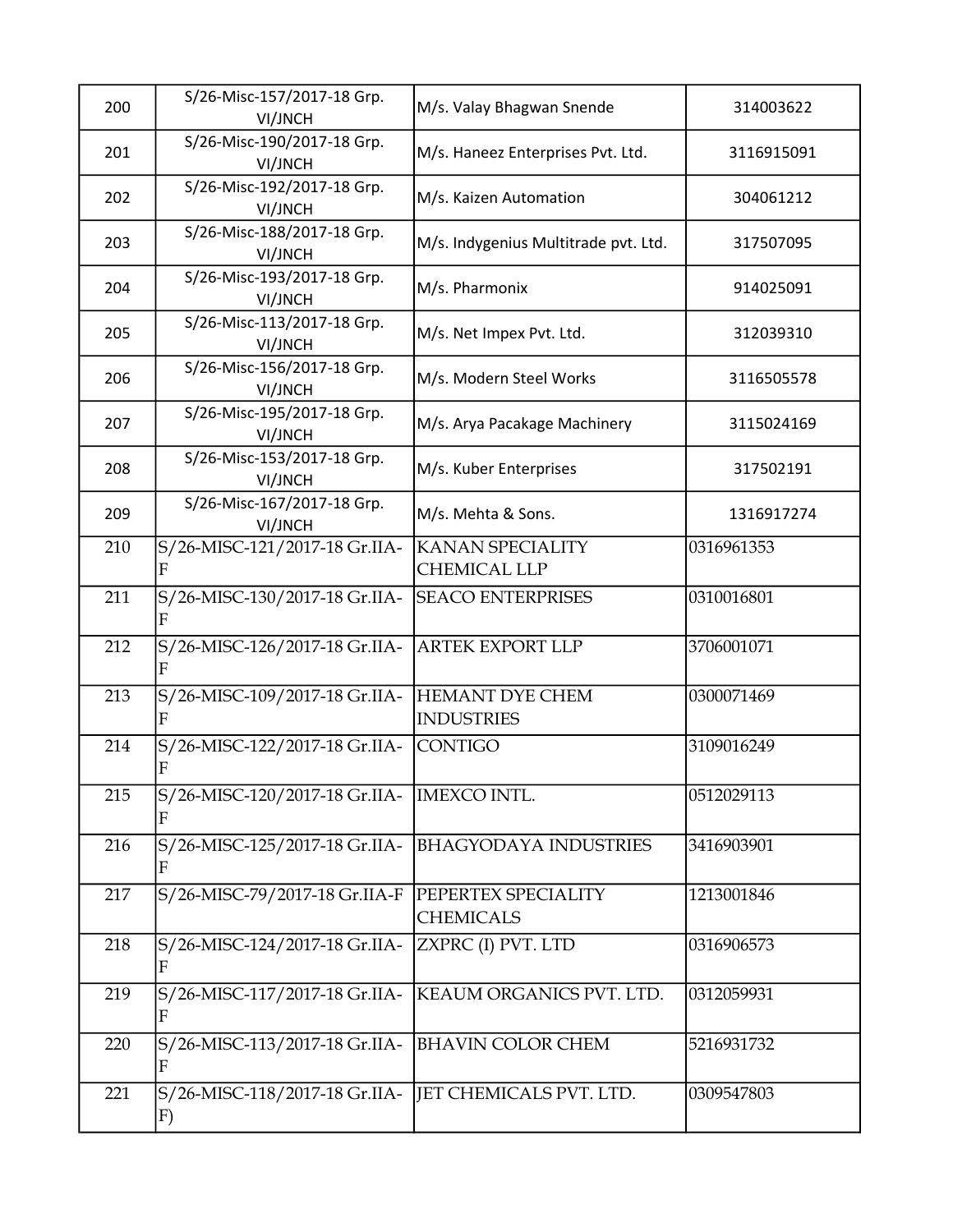| 222 | S/26-MISC-111/2017-18 Gr.IIA- ZEBRA TRADING COMPANY   |                                                                                             | 0507046544 |
|-----|-------------------------------------------------------|---------------------------------------------------------------------------------------------|------------|
| 223 | S/26-MISC-120/2017-18 Gr.IIA-                         | VIRIDUS CHEMICALS PVT. LTD. 0316955795                                                      |            |
| 224 | S/26-MISC-112/2017-18 Gr.IIA-<br>F                    | COLOP STAMPS India PVT. LTD.                                                                | 0316513351 |
| 225 | S/26-MISC-85/2017-18 Gr.IIA-F                         | UNIKIL PESTICIDES (p) LTD.                                                                  | 1104002132 |
| 226 | S/26-MISC-99/2017-18 Gr.IIA-F HERITAZE ENTERPRISES    |                                                                                             | 3410000534 |
| 227 | S/26-MISC-70/2017-18 Gr.IIA-F                         | <b>AKSHAR DIGITAL PRINTS</b>                                                                | 5215916713 |
| 228 | S/26-MISC-105/2017-18 Gr.IIA-<br>F)                   | NIYATI CHEMICALS                                                                            | 0392059061 |
| 229 | S/26-MISC-77/2017-18 Gr.IIA-F) IFCO E BAZAR LTD.      |                                                                                             | 0517500396 |
| 230 | S/26-MISC-94/2017-18 Gr.IIA-F) RUNG INTL              |                                                                                             | 0393074374 |
| 231 | S/26-MISC-96/2017-18 Gr.IIA-F) NOVA AGRITECH PVT. LTD |                                                                                             | 0909009597 |
| 232 | S/26-MISC-60/2017-18 Gr.IIA-F) SHAKAMBHARI AROMATICS  | PVT. LTD.                                                                                   | 0215005601 |
| 233 | S/26-MISC-91/2017-18 Gr.IIA-F) POLYCO CHEM PVT. LTD.  |                                                                                             | 0516973568 |
| 234 | S/26-MISC-35/2017-18 Gr.IIA-F) SHREE LEELA INDUSTRIES |                                                                                             | 3198007852 |
| 235 |                                                       | S/26-MISC-93/2017-18 Gr.IIA-F) NISHIKA ALKALIES & SUPPORT 0314066608<br><b>SERVICES LLP</b> |            |
| 236 | S/26-MISC-71/2017-18 Gr.IIA-F)  NIKITA CHEMICALS      | <b>INDUSTRIES</b>                                                                           | 0907003630 |
| 237 | S/26-MISC-80/2017-18 Gr.IIA-F) S A IMPEX              |                                                                                             | 0317516833 |
| 238 |                                                       | S/26-MISC-83/2017-18 Gr.IIA-F) BURAD CHEMICALS PVT. LTD.                                    | 3417500729 |
| 239 | S/26-MISC-88/2017-18 Gr.IIA-F) POLYCOT EXIM PVT. LTD. |                                                                                             | 0316509922 |
| 240 | S/26-MISC-86/2017-18 Gr.IIA-F) RADHAKRISHNA DYECHM    |                                                                                             | 2411011547 |
| 241 | S/26-MISC-90/2017-18 Gr.IIA-F) STERLING ENTERPRISES   |                                                                                             | 0314021485 |
| 242 | S/26-MISC-75/2017-18 Gr.IIA-F) A M POLYMER            |                                                                                             | 0815007752 |